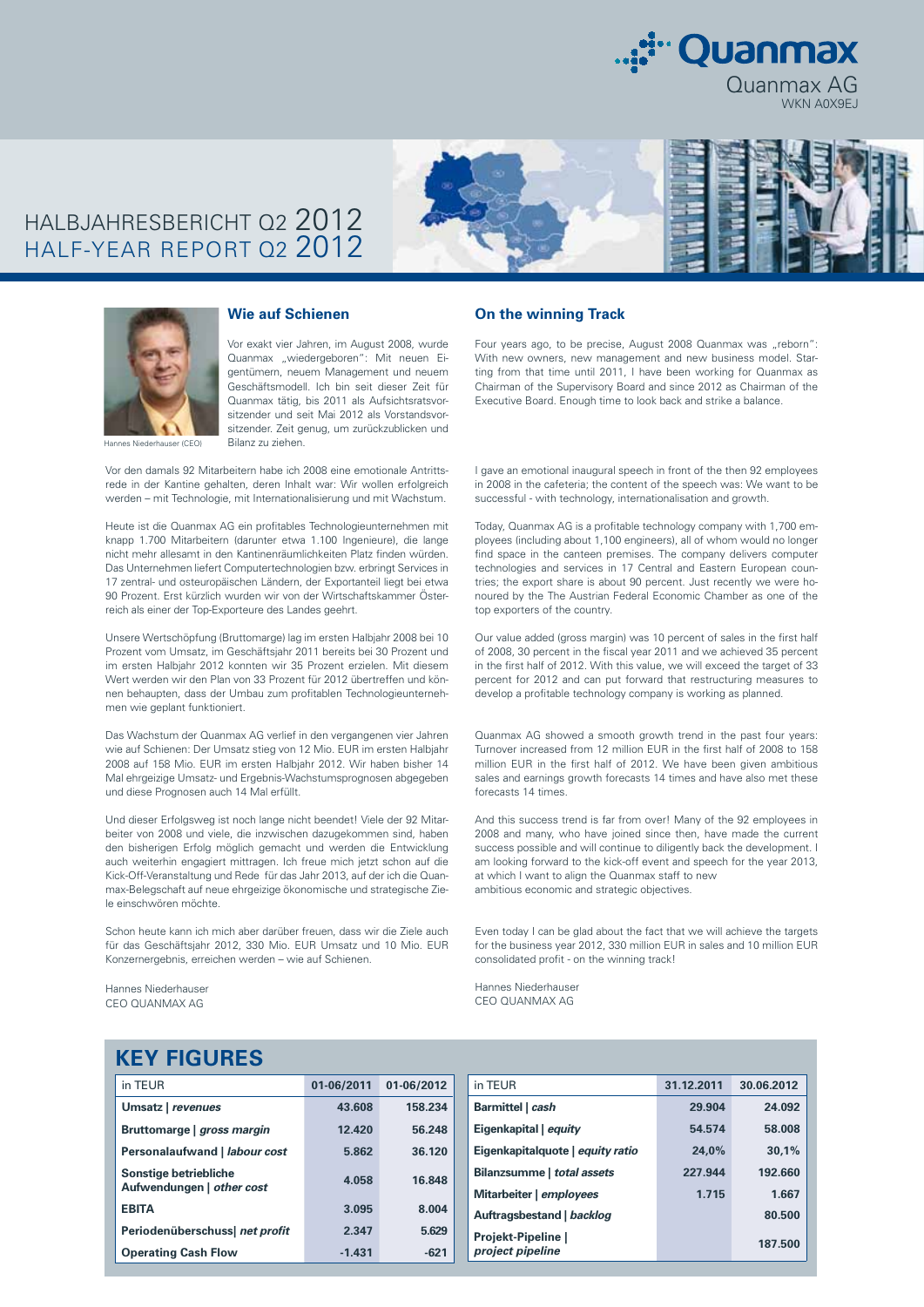#### **Quanmax erzielt Umsatzwachstum und Gewinn wie geplant**

Die Quanmax AG knüpfte im zweiten Quartal 2012 an die bisherige wirtschaftliche Entwicklung des laufenden Geschäftsjahres an: Mit einem Umsatz von 80,1 Mio. EUR (Vj. 22,6 Mio. EUR) im zweiten Quartal 2012 konnten im ersten Halbjahr 2012 Umsatzerlöse von 158,2 Mio. EUR (Vj. 43,6 Mio. EUR) erzielt werden. Maßgebliche Umsatztreiber waren neben der S&T-Gruppe mit 103,6 Mio. EUR (im Vorjahr noch nicht zum Konzern gehörig) vor allem Produkte aus dem Segment "Appliances" mit 17,6 Mio. EUR (Vj. 11,4 Mio. EUR). Der Umsatzanteil der IT-Produkte belief sich in den ersten sechs Monaten auf 37,0 Mio. EUR (Vj. 32,2 Mio. EUR).

Neben dem Umsatzwachstum konnte auch die Bruttomarge gesteigert werden: Diese lag im zweiten Quartal bei 35,1% (Vj. 25,6%) und im Halbjahr bei 35,5% (Vj. 28,5%).

Die noch laufenden Restrukturierungsmaßnahmen innerhalb der S&T-Gruppe mit Einmalkosten von 2,6 Mio. EUR trugen zur weiter verbesserten operativen Kostenstruktur im ersten Halbjahr bei und sind im Ergebnis enthalten. Das EBITA betrug im zweiten Quartal 3,7 Mio. EUR bzw. 8,0 Mio. EUR im ersten Halbjahr (Vj. 1,4 Mio. EUR bzw. 3,1 Mio. EUR). Das Konzernergebnis belief sich auf 2,7 Mio. EUR im zweiten Quartal bzw. 5,6 Mio. EUR im ersten Halbjahr (Vj. 1,4 Mio. EUR bzw. 2,3 Mio. EUR).

Die bisherige Geschäftsentwicklung unterstreicht die für 2012 anvisierten Jahresziele von 330 Mio. EUR Umsatz und 10 Mio. EUR Konzernergebnis.

#### **Quanmax raises turnover and profit as planned**

Quanmax AG continued its current economic trend year-to-date in the second quarter of 2012: With sales of 80.1 million EUR (previous year: 22.6 million EUR) in the second quarter of 2012, sales revenue of 158.2 million EUR (previous year: 43.6 million EUR) could be generated in the first half of 2012. Besides the S&T Group with 103.6 million EUR (not held by the Group in the previous year), significant drivers of revenues were the products, mainly from the segment "appliances" with 17.6 million EUR (previous year: 11.4 million EUR). The share of sales of IT products amounted to 37.0 million EUR in the first six months (previous year: 32.2 million EUR). In addition to the revenue growth, the gross margin could also be increased: This was 35.1% in the second quarter (previous year: 25.6%) and 35.5% in the first six months (previous year: 28.5%).

The on-going restructuring measures within the S&T Group with one-time cost of 2.6 million EUR contributed to further improved operating cost structure in the first half of the year and are included in the income. EBITA amounted to 3.7 million EUR in the second quarter and 8.0 million EUR in the first six months (previous year: 1,4 million EUR and 3,1 million EUR). The net result amounted to 2.7 million EUR in the second quarter and 5.6 million EUR in the first six months (previous year: 1.4 million EUR and 2.3 million EUR).

The business trend so far underlines the annual targets of 330 million EUR in sales and 10 million EUR consolidated profit, estimated for 2012.



#### **Stabile Liquiditäts- und Vermögenslage**

Eine hohe Liquidität wird auch zum Stichtag 30.6.2012 ausgewiesen. Die liquiden Mittel betragen 24,1 Mio. EUR gegenüber 29,9 Mio. EUR zum 31.12.2011. Die Bankverbindlichkeiten reduzierten sich auf 52,0 Mio. EUR gegenüber 53,5 Mio. EUR zum 31.12.2011. Das Eigenkapital beträgt 58,0 Mio. EUR (31.12.2011: 54,6 Mio. EUR), dies entspricht einer Eigenkapitalquote von 30,1% (31.12.2011: 24,0%).

#### **Stable liquidity and asset situation**

The liquidity is also high on the reporting date of 30.6.2012. The liquid assets amount to 24.1 million Euros compared to 29.9 million Euros on 31.12.2011. Bank liabilities reduced to 52.0 million Euros compared to 53.5 million Euros on 31.12.2011. Equity capital amount to 58.0 million Euros (54.6 million Euros on 31.12.2011), which corresponds to an equity ratio of 30.1 % (24.0 % on 31.12.2011).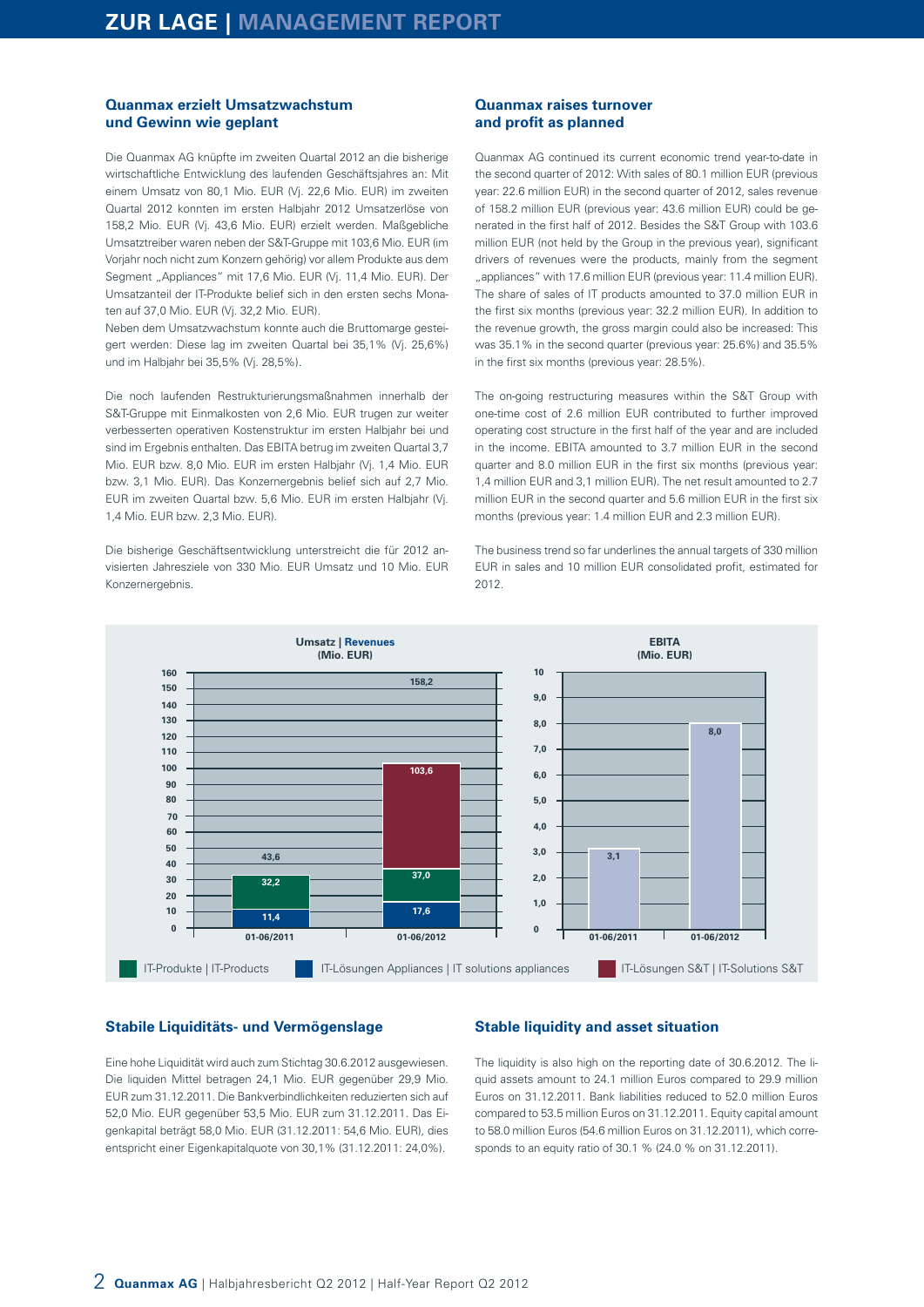

#### **Chancen und Risiken**

Die Gesellschaft hat sich als Systemhaus mit eigener Technologie positioniert. Die in den letzten beiden Jahren in diesem Zusammenhang erfolgten Akquisitionen führten bereits zu deutlich höheren Brutto- und Nettomargen. Mit der Akquisition der S&T-Gruppe investierte Quanmax auch neuerlich in einem relevanten Segment.

Durch die Nutzung der Distributionskanäle von S&T - insbesondere in Zentral- und Osteuropa (CEE) - erschließt die Quanmax-Gruppe neue regionale Absatzmärkte. Darüber hinaus ist das Geschäft von S&T grundsätzlich als ertragsstärkeres Geschäft zu bewerten. Durch die bereits erfolgten Restrukturierungen werden bereits wieder positive Nettoergebnisse von S&T erzielt.

Insofern sieht das Quanmax-Management sowohl in den bisherigen Geschäftsfeldern der Quanmax AG als auch im Geschäft von S&T weitere Chancen auf Ergebniswachstum für die nächsten Jahre. Risiken sind in der strategischen Integration von S&T zu sehen, die zeitlich und kostenmäßig geplant ist, jedoch gewisse Unsicherheiten beinhalten kann. Finanzielle Risiken durch die Akquisition sind durch langfristige Finanzierungen mit Eigenkapital bzw. Fremdkapital minimiert.

Die finanzielle Instabilität der Finanzmärkte zeigt sich nach wie vor in volatilen Währungen, die die Planung von Fremdwährungsrisiken erschwert. Für Quanmax stellt insofern die Volatilität des EUR/USD-Wechselkurses eine Herausforderung dar. Bereits bei Auftragsannahme werden derartige Kursrisiken deshalb bestmöglichst abgesichert, das schließt jedoch Restrisiken nicht aus.

#### **Opportunities and Risks**

The company presents itself as system house with own technology. The acquisitions in the last two years have already resulted in significantly higher gross and net margins. Quanmax invested again in a relevant segment with the acquisition of the S&T Group.

By using the distribution channels of S&T, particularly in Central and Eastern Europe (CEE), the Quanmax Group taps new regional sales markets. In addition, the business of S&T is basically to be rated as a high-profit business. Positive net results are achieved by S&T owing to the restructuring efforts.

In this respect, the Quanmax management sees further opportunities for increasing the profit both in Quanmax AG's business segments as well as in S&T's business in the next years. There are risks in the strategic integration of S&T, which is planned in terms of time and cost but there may be some uncertainties. Financial risks arising through the acquisition are minimised by long-term financing with equity capital or debt capital.

The instability of the financial markets is still reflected as before in the volatile currencies which makes it difficult to plan foreign currency risks. The volatility of the EUR/USD exchange rate represents a challenge for Quanmax. Hence, such exchange rate risks are hedged to the best possible extent while accepting the order itself, although residual risks remain.

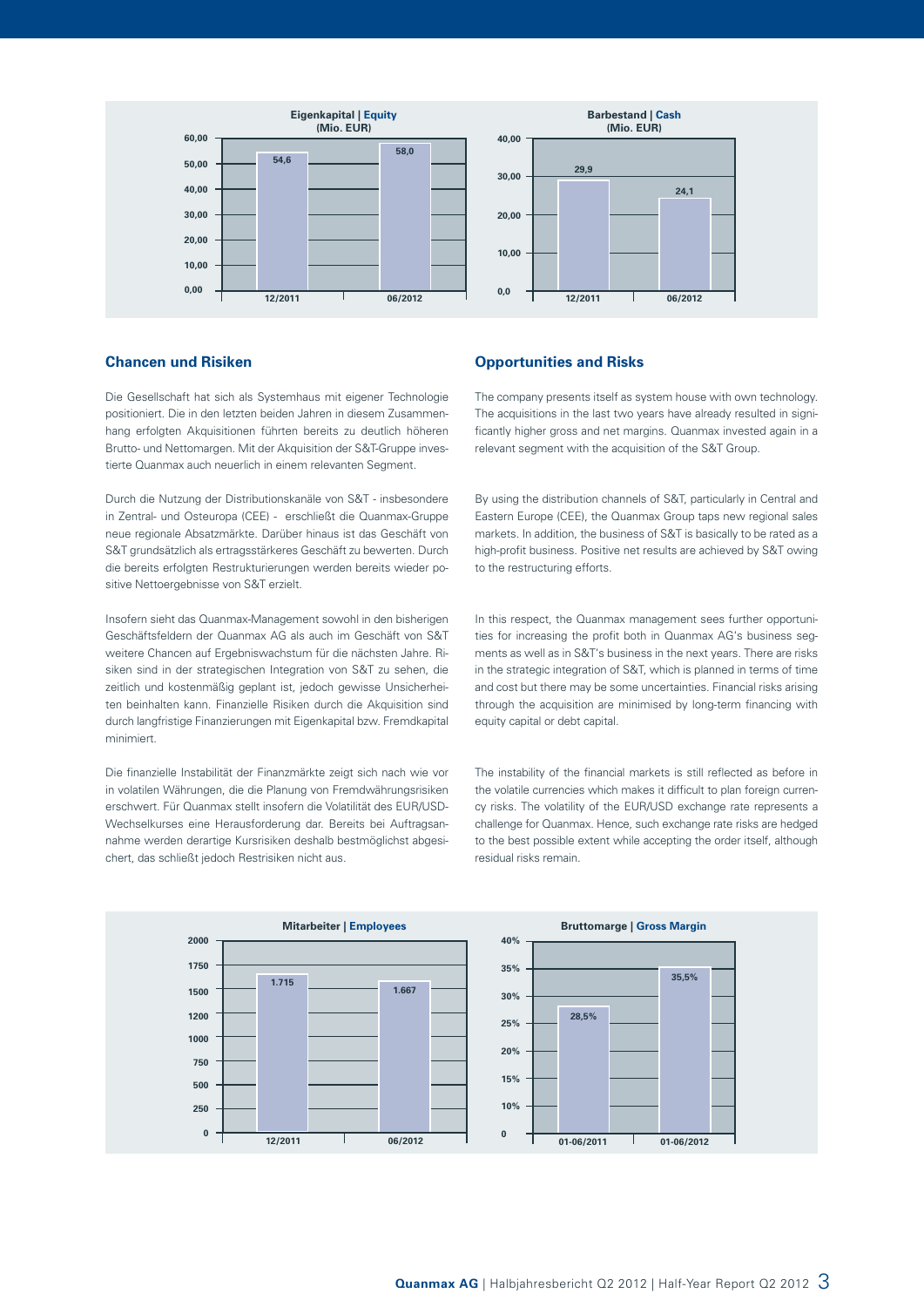

# **GEWINN- UND VERLUSTRECHNUNG | INCOME STATEMENT**

| Gewinn- und Verlustrechnung   Income statement                                                                                        | 01-06/2012<br><b>TEUR</b> | 01-06/2011<br><b>TEUR</b> | 04-06/2012<br><b>TEUR</b> | 04-06/2011<br><b>TEUR</b> |
|---------------------------------------------------------------------------------------------------------------------------------------|---------------------------|---------------------------|---------------------------|---------------------------|
| Umsatzerlöse   Revenues                                                                                                               | 158.234                   | 43.608                    | 80.088                    | 22.583                    |
| Aktivierte Entwicklungskosten   capitalised engineering costs                                                                         | 151                       | $\mathbf{0}$              | 151                       | $\mathbf{0}$              |
| Übrige Erträge   Other income                                                                                                         | 5.967                     | 1.012                     | 2.477                     | 965                       |
| Aufwendungen für Material und sonstige bezogene Leistungen   Cost of sales                                                            | $-101.986$                | $-31.188$                 | $-51.966$                 | $-16.792$                 |
| Personalaufwand   Labour cost                                                                                                         | $-36.120$                 | $-5.862$                  | $-17.741$                 | $-3.187$                  |
| Abschreibungen   Depreciation                                                                                                         | $-2.779$                  | $-1.100$                  | $-1.369$                  | $-634$                    |
| Sonstige betrieblichen Aufwendungen   Other operating costs                                                                           | $-16.848$                 | $-4.058$                  | $-8.615$                  | $-1.665$                  |
| Ergebnis aus der betrieblichen Tätigkeit   Operating Income                                                                           | 6.619                     | 2.412                     | 3.025                     | 1.270                     |
| Finanzerträge   Finance income                                                                                                        | 319                       | 96                        | 168                       | 89                        |
| Finanzaufwendungen   Finance expense                                                                                                  | $-981$                    | $-450$                    | $-523$                    | $-313$                    |
| Finanzergebnis   Financial result                                                                                                     | $-662$                    | $-354$                    | $-355$                    | $-224$                    |
| Ergebnis vor Ertragssteuern   Earnings before taxes                                                                                   | 5.957                     | 2.058                     | 2.670                     | 1.046                     |
| Ertragssteuern   Income taxes                                                                                                         | $-328$                    | 289                       | 25                        | 308                       |
| Konzernergebnis   Net income                                                                                                          | 5.629                     | 2.347                     | 2.695                     | 1.354                     |
| Periodenergebnis zurechenbar den Anteilsinhabern ohne beherrschenden Einfluss<br>net income attributable to non controlling interests | 2.077                     | $-53$                     | 1.212                     | $-45$                     |
| Periodenergebnis zurechenbar den Anteilsinhabern der Muttergesellschaft<br>thereof for shareholders of Quanmax                        | 3.552                     | 2.400                     | 1.483                     | 1.399                     |
| Ergebnis je Aktie (verwässert = unverwässert)<br>earnings per share (diluted = non diluted)                                           | 0,13                      | 0,10                      | 0,06                      | 0,06                      |
| Durchschnittlich im Umlauf befindliche Aktien in T (verwässert=unverwässert)<br>average number of shares                              | 26.865                    | 22.935                    | 26.865                    | 22.935                    |
|                                                                                                                                       |                           |                           |                           |                           |

| Konzerngesamtperiodenerfolg   group earnings                                                                           | 01-06/2012<br><b>TEUR</b> | 01-06/2011<br><b>TEUR</b> | 04-06/2012<br><b>TEUR</b> | 04-06/2011<br><b>TEUR</b> |
|------------------------------------------------------------------------------------------------------------------------|---------------------------|---------------------------|---------------------------|---------------------------|
| Konzernergebnis   group earnings                                                                                       | 5.629                     | 2.347                     | 2.695                     | 1.354                     |
| Unrealisierte Gewinne/Verluste aus der Währungsumrechnung<br>non realised profit & loss out of currency changes        | $-2.320$                  | $-3$                      | $-621$                    | $-1$                      |
| davon aus Entkonsolidierung - TEUR -2.225   thereof from deconsolidation TEUR -2.225                                   |                           |                           |                           |                           |
| Sonstiges Ergebnis   other income                                                                                      | $-2.320$                  | $-3$                      | $-621$                    | -1                        |
|                                                                                                                        |                           |                           |                           |                           |
| Konzerngesamtperiodenerfolg nach Steuern   group earnings after taxes                                                  | 3.309                     | 2.344                     | 2.074                     | 1.353                     |
| davon entfallen auf   as of attributable to<br>Anteilsinhaber ohne beherrschenden Einfluss   non controlling interests | 413                       | $-53$                     | 355                       | $-45$                     |
| Anteilsinhaber der Muttergesellschaft   shareholders of the parent company                                             | 2.896                     | 2.397                     | 1.719                     | 1.398                     |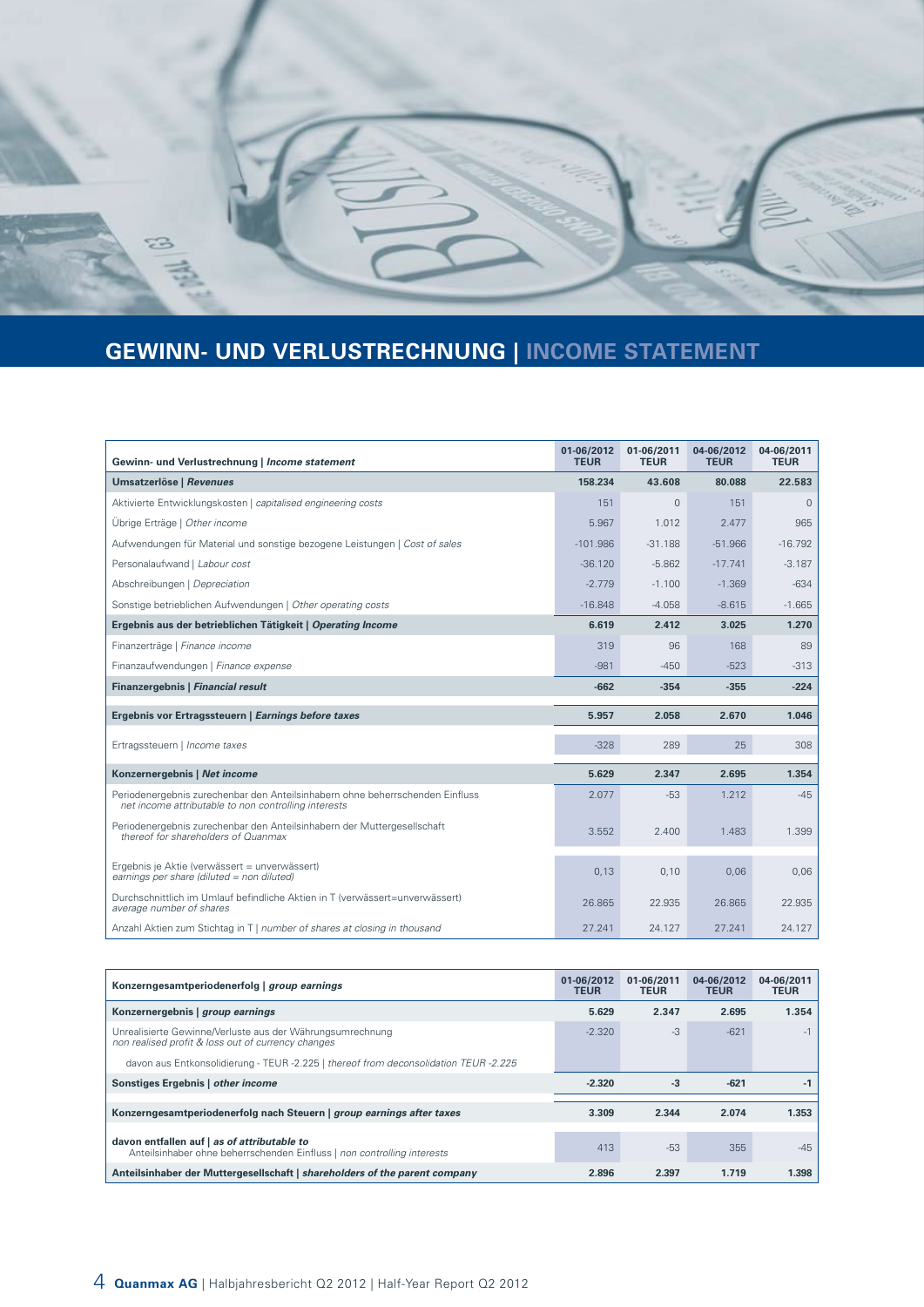# **BILANZ | BALANCE SHEET**

| VERMÖGEN   Total net assets                                                                                                              | 30.6.2012<br><b>TEUR</b> | 31.12.2011<br><b>TEUR</b> |
|------------------------------------------------------------------------------------------------------------------------------------------|--------------------------|---------------------------|
| Langfristige Vermögenswerte   Non-current assets                                                                                         |                          |                           |
| Sachanlagen   Tangible assets                                                                                                            | 10.426                   | 11.108                    |
| Immaterielle Vermögenswerte   Intangible assets                                                                                          | 39.886                   | 40.903                    |
| Finanzielle Vermögenswerte   Financial assets                                                                                            | 5.167                    | 4.437                     |
| Latente Steuern   Deferred income tax                                                                                                    | 9.374                    | 9.166                     |
|                                                                                                                                          | 64.853                   | 65.614                    |
| Kurzfristige Vermögenswerte   Current assets                                                                                             |                          |                           |
| Vorräte   Inventories                                                                                                                    | 22.139                   | 20.608                    |
| Forderungen aus Lieferungen und Leistungen   Trade receivables                                                                           | 59.283                   | 85.047                    |
| Sonstige Forderungen und Vermögenswerte / Other receivables                                                                              | 22.293                   | 25.872                    |
| Liquide Mittel   Cash                                                                                                                    | 24.092                   | 29.903                    |
|                                                                                                                                          | 127.807                  | 161.430                   |
| <b>SUMME VERMÖGEN   Total assets</b>                                                                                                     | 192.660                  | 227.044                   |
| <b>EIGENKAPITAL UND SCHULDEN   Equity and liabilities</b>                                                                                | 30.6.2012<br><b>TEUR</b> | 31.12.2011<br><b>TEUR</b> |
| Konzerneigenkapital   Equity                                                                                                             |                          |                           |
| Gezeichnetes Kapital   Common stock                                                                                                      | 27.241                   | 24.127                    |
| Geleistete Einlagen zur Durchführung einer Kapitalerhöhung<br>Deposits made for a capital increase                                       | $\mathbf{0}$             | 3.114                     |
| Kapitalrücklage   Additional paid in capital                                                                                             | 12.589                   | 12.387                    |
| Angesammelte Ergebnisse   retained earnings                                                                                              | 13.438                   | 9.886                     |
| Sonstige Eigenkapitalbestandteile   other comprehensive income                                                                           | $-970$                   | $-314$                    |
| Auf die Anteilsinhaber der Muttergesellschaft entfallendes Eigenkapital<br>equity attributable to the shareholders of the parent company | 52.298                   | 49.200                    |
| Anteile ohne beherrschenden Einfluss   non controlling interests                                                                         | 5.710                    | 5.374                     |
|                                                                                                                                          | 58.008                   | 54.574                    |
| Langfristige Schulden   Long-term liabilities                                                                                            |                          |                           |
| Langfristige verzinsliche Verbindlichkeiten   long-term interest bearing liabilities                                                     | 16.306                   | 19.288                    |
| Langfristige übrige finanzielle Verbindlichkeiten   long-term liabilities                                                                | 5.139                    | 3.974                     |
| Latente Steuern   Deferred income tax                                                                                                    | 1.273                    | 1.350                     |
| Rückstellungen   Accruals                                                                                                                | 3.911                    | 5.356                     |
|                                                                                                                                          | 26.629                   | 29.968                    |
| Kurzfristige Schulden   Short-term liabilities                                                                                           |                          |                           |
| Verzinsliche Verbindlichkeiten   Interest bearing liabilites                                                                             | 35.649                   | 34.181                    |
| Verbindlichkeiten aus Lieferungen und Leistungen   Trade payables                                                                        | 35.631                   | 60.574                    |
| Rückstellungen   Accruals                                                                                                                | 18.258                   | 18.364                    |
| Sonstige kurzfristige Verbindlichkeiten   Other payables                                                                                 | 18.485                   | 29.383                    |
|                                                                                                                                          | 108.023                  | 142.502                   |
| Summe Eigenkapital und Schulden   Total equity & liabilities                                                                             | 192.660                  | 227.044                   |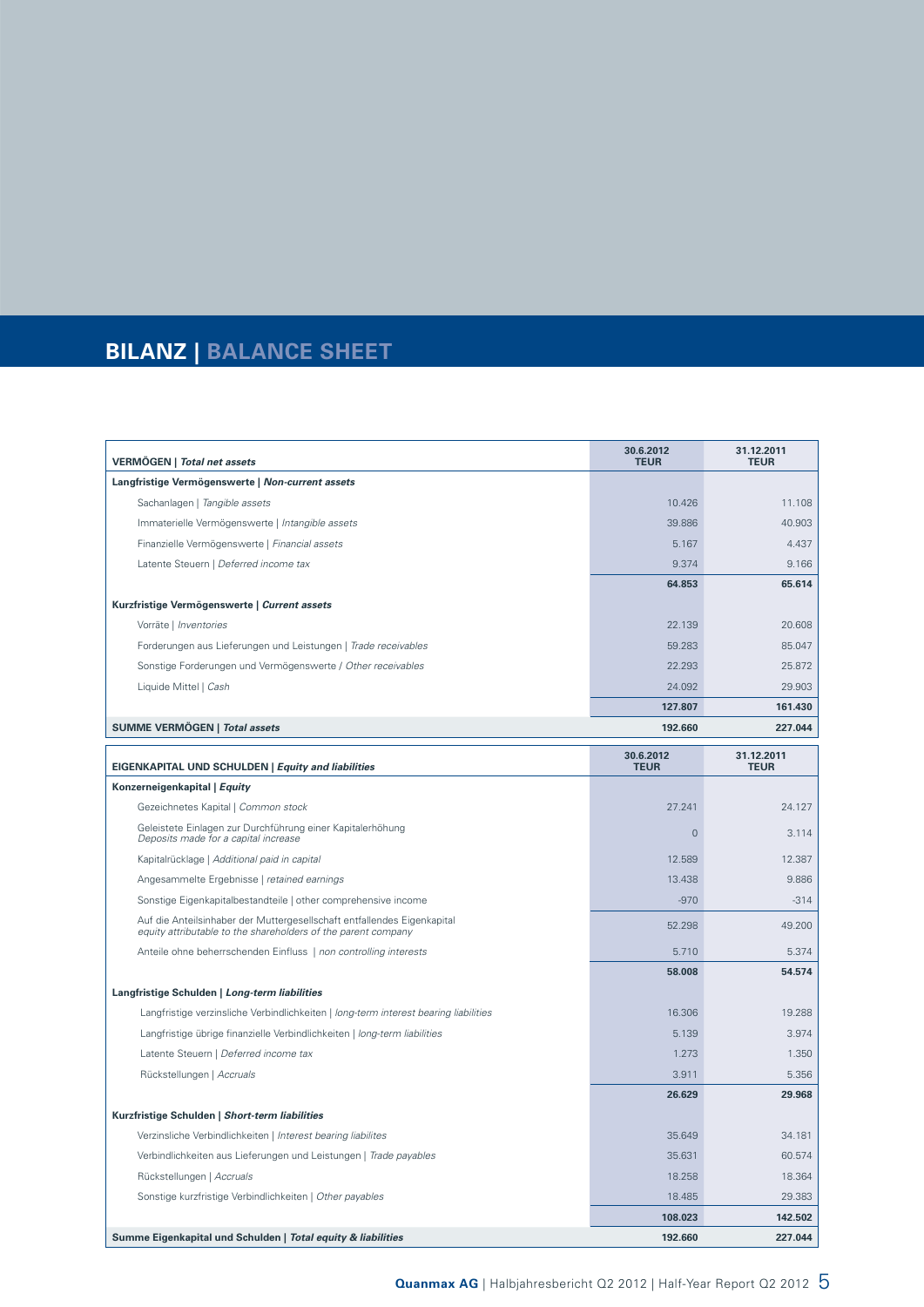

# **EIGENKAPITALENTWICKLUNG | STATE OF CHANGES IN EQUITY**

|                                                                                  | Den Anteilinhabern der Muttergesellschaft zurechenbarer Anteil am Eigenkapital<br>equity attributable to the shareholders of the parent company |                                                                       |                         |                            |                                           |                     |                                                      |              |
|----------------------------------------------------------------------------------|-------------------------------------------------------------------------------------------------------------------------------------------------|-----------------------------------------------------------------------|-------------------------|----------------------------|-------------------------------------------|---------------------|------------------------------------------------------|--------------|
|                                                                                  | gezeichnetes<br>Kapital                                                                                                                         | geleistete Einlagen<br>zur Durch-<br>führung einer<br>Kapitalerhöhung | Kapitalrücklagen        | angesammelte<br>Ergebnisse | Sonstige<br>Eigenkapital-<br>bestandteile | Gesamt              | Anteilsinhaber<br>ohne<br>beherrschenden<br>Einfluss | Eigenkapital |
| Entwicklung des Eigenkapitals                                                    | Registered capital                                                                                                                              | add. Paid in capital                                                  | add. Paid in<br>capital | retained earnings          | other<br>comprehensive<br>income          | <b>Total</b>        | minorities                                           | equity       |
| shareholders equity                                                              | <b>TEUR</b>                                                                                                                                     | <b>TEUR</b>                                                           | <b>TEUR</b>             | <b>TEUR</b>                | <b>TEUR</b>                               | <b>TEUR</b>         | <b>TEUR</b>                                          | <b>TEUR</b>  |
| Stand 1.1.2011   Balance at 1.1.2011                                             | 22.200                                                                                                                                          | $\bf{0}$                                                              | 7.675                   | 2.837                      | $72\,$                                    | 32.784              | 574                                                  | 33.358       |
| Konzernergebnis   Consolidated profit                                            | $\mathsf{O}\xspace$                                                                                                                             | $\mathbf 0$                                                           | $\circ$                 | 2.400                      | $\mathbf 0$                               | 2.400               | $-53$                                                | 2.347        |
| sonstiges Ergebnis / miscellaneous profit                                        | $\mathsf{O}\xspace$                                                                                                                             | $\mathbf 0$                                                           | $\circ$                 | $\mathbb O$                | $-3$                                      | $-3$                | $\mathbf 0$                                          | $-3$         |
|                                                                                  |                                                                                                                                                 |                                                                       |                         |                            |                                           |                     |                                                      |              |
| Übrige Veränderungen<br><b>Other changes</b>                                     |                                                                                                                                                 |                                                                       |                         |                            |                                           |                     |                                                      |              |
| Erwerb von Tochterunternehmen<br>Acquisition of subsidiaries                     | $\mathsf{O}\xspace$                                                                                                                             | $\mathbf 0$                                                           | $\circ$                 | $\mathbb O$                | $\mathbf 0$                               | $\mathsf{O}\xspace$ | $\mathbf 0$                                          | $\bf{0}$     |
| sonstige Anpassungen<br>miscellaneous adjustments                                | $\mathbf 0$                                                                                                                                     | $\mathbf 0$                                                           | $\mathbf 0$             | $-267$                     | $-13$                                     | $-280$              | 45                                                   | $-235$       |
| Transaktionen mit Anteilseignern<br><b>Transactions with Shareholders</b>        |                                                                                                                                                 |                                                                       |                         |                            |                                           |                     |                                                      |              |
| Dividenden   dividends                                                           | $\mathsf{O}\xspace$                                                                                                                             | $\mathbf 0$                                                           | $\mathsf{O}\xspace$     | $\overline{0}$             | $\mathsf{O}\xspace$                       | $\mathsf{O}\xspace$ | $-63$                                                | $-63$        |
| Kapitalerhöhung   capital increase                                               | 1.927                                                                                                                                           | $\mathbf 0$                                                           | 2.733                   | $\mathbb O$                | $\mathsf{O}\xspace$                       | 4.660               | $\mathbf 0$                                          | 4.660        |
| Transaktionskosten   transaction costs                                           | $\mathbb O$                                                                                                                                     | $\mathbf 0$                                                           | $-55$                   | $\mathbb O$                | $\mathbf 0$                               | $-55$               | $\mathbb O$                                          | $-55$        |
|                                                                                  | 1.927                                                                                                                                           | $\mathbb O$                                                           | 2.678                   | $\mathbf 0$                | $\mathsf{O}\xspace$                       | 4.605               | $-63$                                                | 4.542        |
| Stand 30.6.2011   Balance at 30.6.2011                                           | 24.127                                                                                                                                          | $\bf{0}$                                                              | 10.353                  | 4.970                      | 56                                        | 39.506              | 503                                                  | 40.009       |
|                                                                                  |                                                                                                                                                 |                                                                       |                         |                            |                                           |                     |                                                      |              |
| Stand 1.1.2012   Balance at 1.1.2012                                             | 24.127                                                                                                                                          | 3.114                                                                 | 12.387                  | 9.886                      | $-314$                                    | 49.200              | 5.374                                                | 54.574       |
| Konzernergebnis   Consolidated profit                                            | $\mathbf 0$                                                                                                                                     | $\mathbf 0$                                                           | $\circ$                 | 3.552                      | $\mathbf 0$                               | 3.552               | 2.077                                                | 5.629        |
| sonstiges Ergebnis   miscellaneous profit                                        | $\mathsf{O}\xspace$                                                                                                                             | $\mathbf 0$                                                           | $\mathsf{O}\xspace$     | $\mathbb O$                | $-656$                                    | $-656$              | $-1.664$                                             | $-2.320$     |
|                                                                                  |                                                                                                                                                 |                                                                       |                         |                            |                                           |                     |                                                      |              |
| Übrige Veränderungen   other changes                                             |                                                                                                                                                 |                                                                       |                         |                            |                                           |                     |                                                      |              |
| Erwerb von Tochterunternehmen<br>acquisition of subsidiaries                     | $\mathsf{O}\xspace$                                                                                                                             | $\mathbf 0$                                                           | 318                     | $\mathbb O$                | $\mathbf 0$                               | 318                 | $-17$                                                | 301          |
| sonstige Anpassungen<br>miscellaneous adjustments                                | $\mathbf 0$                                                                                                                                     | $\mathbf 0$                                                           | $\mathbf 0$             | $\mathbb O$                | $\mathbf 0$                               | $\circ$             | $\mathbf 0$                                          | $\bf{0}$     |
|                                                                                  | $\mathsf{O}\xspace$                                                                                                                             | $\mathbb O$                                                           | 318                     | $\mathbb O$                | $\overline{0}$                            | 318                 | $-17$                                                | 301          |
| <b>Transaktionen mit Anteilseignern</b><br><b>Transactions with Shareholders</b> |                                                                                                                                                 |                                                                       |                         |                            |                                           |                     |                                                      |              |
| Dividenden   dividends                                                           | $\mathbf 0$                                                                                                                                     | $\mathbf 0$                                                           | $\mathsf{O}\xspace$     | $\mathbb O$                | $\mathsf{O}$                              | $\mathbb O$         | $-60$                                                | $-60$        |
| Kapitalerhöhung   capital increase                                               | 3.114                                                                                                                                           | $-3.114$                                                              | $-116$                  | $\mathbb O$                | $\mathbf 0$                               | $-116$              | $\mathbf 0$                                          | $-116$       |
| Transaktionskosten   transaction costs                                           | $\mathbb O$                                                                                                                                     | $\mathbb O$                                                           | $\mathsf{O}\xspace$     | $\mathbb O$                | $\mathsf{O}\xspace$                       | $\circ$             | $\mathbb O$                                          | $\bf{0}$     |
|                                                                                  | 3.114                                                                                                                                           | $-3.114$                                                              | $-116$                  | $\mathbb O$                | $\mathbf 0$                               | $-116$              | $-60$                                                | $-176$       |
| Stand 30.6.2012   Balance at 30.6.2012                                           | 27.241                                                                                                                                          | $\pmb{0}$                                                             | 12.589                  | 13.438                     | $-970$                                    | 52.298              | 5.710                                                | 58.008       |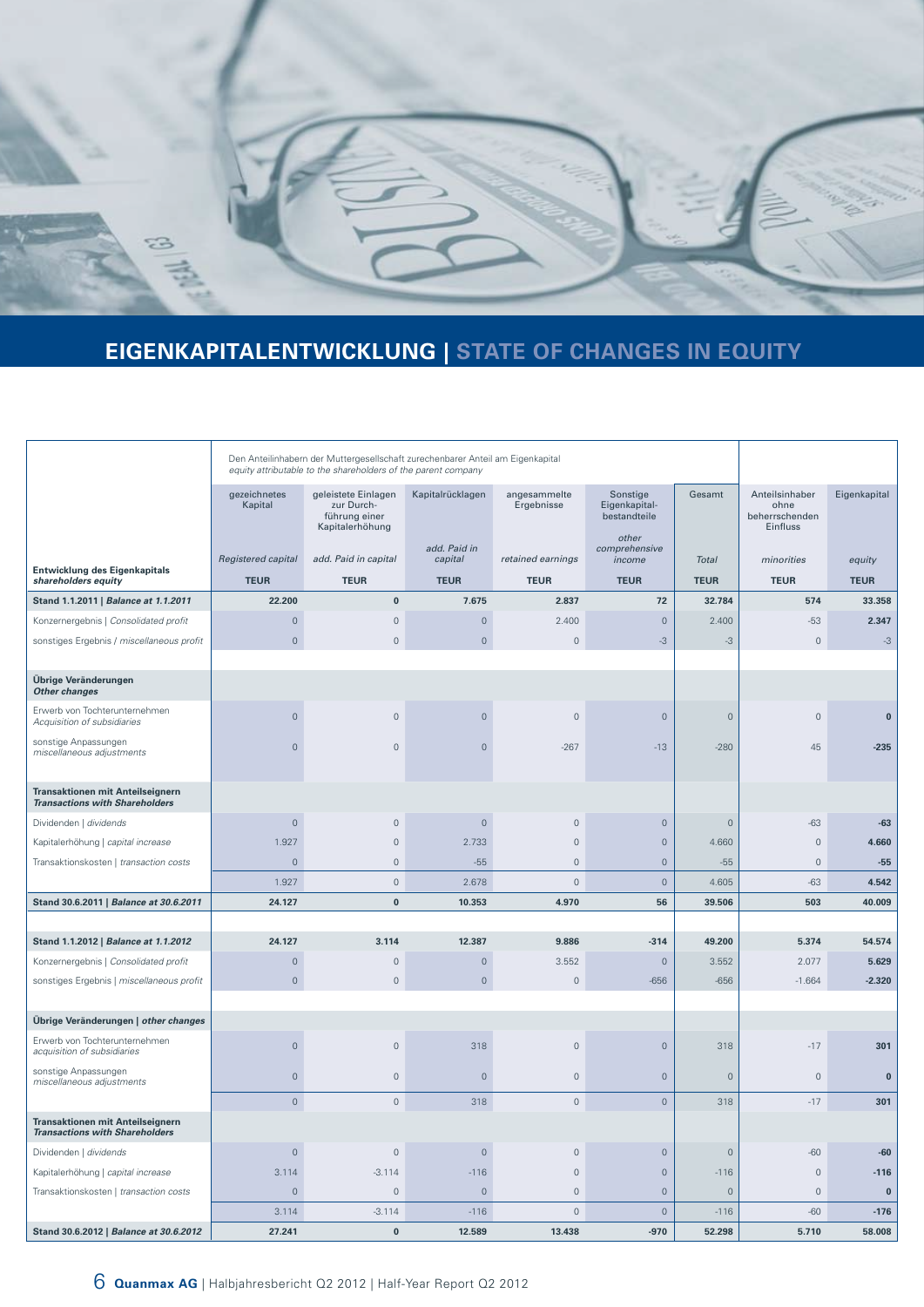### **KONZERNGELDFLUSSRECHNUNG CONSOLIDTED CASH FLOW STATEMENT**

| KONZERNGELDFLUSSRECHNUNG   consolidated cash flow statement                                                                                                                                                                                             | 01-06/2012<br><b>TEUR</b> | 01-06/2011<br><b>TEUR</b> | 04-06/2012<br><b>TEUR</b> | 04-06/2011<br><b>TEUR</b> |
|---------------------------------------------------------------------------------------------------------------------------------------------------------------------------------------------------------------------------------------------------------|---------------------------|---------------------------|---------------------------|---------------------------|
| Konzern-Cashflow aus betrieblicher Tätigkeit   Operational cash flow                                                                                                                                                                                    |                           |                           |                           |                           |
| Ergebnis vor Ertragssteuern   earnings before taxes                                                                                                                                                                                                     | 5.957                     | 2.058                     | 2.670                     | 1.046                     |
| Abschreibungen   depreciation                                                                                                                                                                                                                           | 2.779                     | 1.100                     | 1.369                     | 634                       |
| Zinsaufwendungen   interest paids                                                                                                                                                                                                                       | 981                       | 450                       | 523                       | 313                       |
| Zinserträge und Erträge aus dem Abgang von Finanzanlagen<br>Interest income & Income of disposal from financial asssets                                                                                                                                 | $-319$                    | $-96$                     | $-168$                    | $-89$                     |
| Zunahme/Abnahme der Rückstellungen   change in accruals                                                                                                                                                                                                 | $-1.777$                  | $-1.199$                  | $-4.558$                  | $-830$                    |
| Gewinn/Verluste aus dem Abgang von langfristigen nicht finanziellen Vermögenswerten<br>Profit/Loss from disposal of long-term non financial assets                                                                                                      | 116                       | $\mathsf{O}\xspace$       | 62                        | $\mathsf{O}\xspace$       |
| Veränderung von Vorräten   changes in inventory                                                                                                                                                                                                         | $-1.531$                  | 2.042                     | $-1.900$                  | 1.896                     |
| Veränderung von Forderungen aus Lieferungen und Leistungen   changes in trade receivables                                                                                                                                                               | 25.599                    | $-1.989$                  | 4.434                     | $-5.230$                  |
| Veränderung von sonstigen Forderungen und Vermögenswerten   changes other receivables and assets                                                                                                                                                        | 1.730                     | $-698$                    | 2.082                     | $-644$                    |
| Veränderung von Verbindlichkeiten aus Lieferungen und Leistungen   changes in trade payables                                                                                                                                                            | $-23.119$                 | $-2.262$                  | 1.104                     | $-1.123$                  |
| Veränderung von sonstigen Verbindlichkeiten   changes in other payables                                                                                                                                                                                 | $-6.528$                  | 1.011                     | $-5.014$                  | 1.604                     |
| Sonstige nicht zahlungswirksame Erträge und Aufwendungen   other non cash effective items                                                                                                                                                               | $-3.015$                  | $-1.149$                  | $-815$                    | $-1.047$                  |
| Aus laufender Geschäftstätigkeit erwirtschaftete Zahlungsmittel   Cash generated by operations                                                                                                                                                          | 873                       | $-732$                    | $-211$                    | $-3.470$                  |
| Gezahlte Zinsen   payed interest                                                                                                                                                                                                                        | $-898$                    | $-335$                    | $-440$                    | $-198$                    |
| Erhaltene/Gezahlte Ertragssteuern   payed/received income tax                                                                                                                                                                                           | $-596$                    | $-364$                    | $-243$                    | $-330$                    |
| Netto-Geldfluss aus der operativen Tätigkeit   operational cash flow                                                                                                                                                                                    | $-621$                    | $-1.431$                  | $-894$                    | $-3.998$                  |
| Konzern-Cashflow aus der Investitionstätigkeit   cash flow from investing activites                                                                                                                                                                     |                           |                           |                           |                           |
| Erwerb von Ifr. nicht finanziellen Vermögenswerten   purchase of non financial assets                                                                                                                                                                   | $-1.138$                  | $-1.355$                  | $-371$                    | $-504$                    |
| Erwerb von Finanzinstrumenten   purchases of financial instruments                                                                                                                                                                                      | 153                       | $\Omega$                  | 26                        | $\mathsf{O}\xspace$       |
| Erlöse aus dem Verkauf von Ifr. nicht finanziellen Vermögenswerten   sale of non financial assets                                                                                                                                                       | $\overline{0}$            | 19                        | $\overline{0}$            | 19                        |
| Auszahlungen für Erwerb von Tochterunternehmen abzüglich übernommener Zahlungsmittel und<br>zuzüglich übernommener Kontokorrentverbindlichkeiten   Payables for acquisitions of subisidaries<br>minus means of payment plus current account liabilities | $-1.409$                  | $-1.565$                  | $-1.238$                  | $\mathbf 0$               |
| Zinseinnahmen   Interest Earnings                                                                                                                                                                                                                       | 319                       | 96                        | 168                       | 89                        |
| Netto-Geldfluss aus Investitionstätigkeit   cash flow from investing activities                                                                                                                                                                         | $-2.075$                  | $-2.805$                  | $-1.415$                  | $-396$                    |
| Konzern-Cashflow aus der Finanzierungstätigkeit   cash flow from financing activities                                                                                                                                                                   |                           |                           |                           |                           |
| Aufnahme Ifr Finanzverbindlichkeiten   proceeds from borrowings                                                                                                                                                                                         | $-3.341$                  | $-3.856$                  | $-2.460$                  | $-650$                    |
| Dividenden Minderheiten   minority dividends                                                                                                                                                                                                            | $-60$                     | $-63$                     | $\overline{0}$            | $\overline{0}$            |
| Kapitalerhöhung   proceeds from capital increase                                                                                                                                                                                                        | 1.895                     | $-60$                     | $-75$                     | $\mathbf{0}$              |
| Netto-Geldfluss aus der Finanzierungstätigkeit   cash flow from financing activities                                                                                                                                                                    | $-1.506$                  | $-3.979$                  | $-2.535$                  | $-650$                    |
| Wechselkursveränderungen   changes in currency exchange ratio                                                                                                                                                                                           | 162                       | $-169$                    | 148                       | $-2$                      |
| Veränderung des Finanzmittelbestandes   net change in cash and equivalents                                                                                                                                                                              | $-4.040$                  | $-8.384$                  | $-4.696$                  | $-5.046$                  |
| Finanzmittelbestand zu Beginn des Geschäftsjahres   cash and equivalents beginning of period                                                                                                                                                            | 10.024                    | 15.172                    | 10.680                    | 11.834                    |
| Finanzmittelbestand am Ende des Geschäftsjahres   cash and equivalents end of period                                                                                                                                                                    | 5.984                     | 6.788                     | 5.984                     | 6.788                     |
| Kontokorrentverbindlichkeiten   current account liabilities                                                                                                                                                                                             | 18.079                    | 4.659                     | 18.079                    | 4.659                     |
| Guthaben bei Kreditinstituten mit Verfügungsbeschränkung   Bank balances with restraint                                                                                                                                                                 | 29                        | 1.283                     | 29                        | 1.283                     |
| Liquide Mittel gesamt   total cash                                                                                                                                                                                                                      | 24.092                    | 12.730                    | 24.092                    | 12.730                    |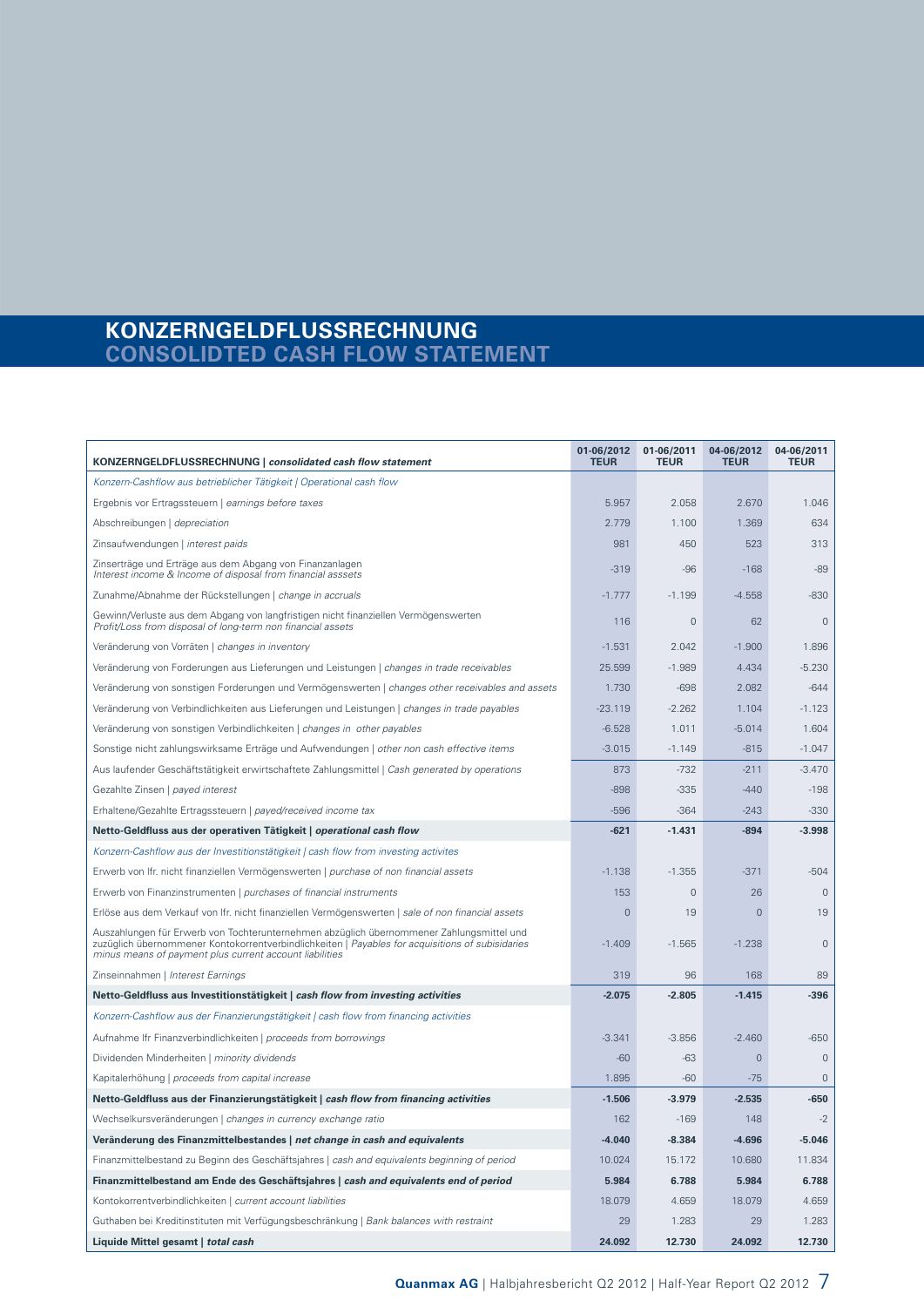

## **ERLÄUTERUNGEN | NOTES**

#### **Ausstellungsgrundsätze**

Der Abschluss wurde in Euro in Übereinstimmung mit den Vorschriften der IFRS, wie sie in der EU anzuwenden sind, erstellt und weist keine Veränderungen in den Rechnungslegungsgrundsätzen und Methoden gegenüber dem Konzernabschluss des Geschäftsjahres 2011 aus. Alle Angaben erfolgen in Tausend Euro (TEUR), sofern nicht anders vermerkt.

#### **Kapital**

Das Kapital der Quanmax AG beträgt 27.240.659 Euro und ist in 27.240.659 Stück Inhaberaktien á 1 Euro Nennwert eingeteilt.

#### **Segmentinformation**

#### **Basis for accounting**

The accounts have been prepared in euro according to IFRS, as applied in the EU, and do not entail any changes in the accounting policies and methods applied in preparing the consolidated accounts for 2011. All figures are given in thousand Euros (TEUR), unless explicitly indicated otherwise.

#### **Capital**

The capital of Quanmax AG is 27,240,659 Euro and is divided into 27,240,659 bearer shares at 1 Euro par value.

#### **Segment information**

| 01-06 (in TEUR)                 | <b>IT Produkte</b><br><b>IT</b> products<br>2012 | Solutions/<br><b>Appliances</b><br>2012 | <b>Solutions S&amp;T</b><br>2012 | <b>IT Produkte</b><br><b>IT</b> products<br>2011 | Solutions/<br><b>Appliances</b><br>2011 | <b>Solutions S&amp;T</b><br>2011 |
|---------------------------------|--------------------------------------------------|-----------------------------------------|----------------------------------|--------------------------------------------------|-----------------------------------------|----------------------------------|
| Umsatzerlöse   Revenues         | 36.964                                           | 17.629                                  | 103.641                          | 32.188                                           | 11.388                                  |                                  |
| Periodenüberschuss   Net result | 129                                              | 2.087                                   | 3.412                            | 378                                              | .970                                    |                                  |

#### **Übrige Erträge**

Die übrigen Erträge beinhalten im ersten Halbjahr 4,5 Mio. EUR aus Schuldennachlass und Dekonsolidierung der IMG Japan k.k.

#### **Restrukturierung S&T**

Im Ergebnis des Halbjahres wurden einmalige Restrukturierungskosten von 2,6 Mio. EUR für die Beendigung von Arbeitsverhältnissen und die Auflösung von Service- und anderen Verträgen erfaßt.

#### **Wesentliche Ereignisse nach Abschluss der Berichtsperiode**

Wesentliche Ereignisse nach dem Bilanzstichtag lagen im Bilanzerstellungszeitraum nicht vor.

#### **Other income**

The other income includes 4.5 Mio. EUR related to a waiver of debt and the deconsolidation of IMG Japan k.k. in the first half year.

#### **Restructuring of S&T**

In the half year results, one-off restructuring costs of 2,6 Mio. EUR have been recorded for terminating the employment agreements and the cancellation of service and other contracts.

#### **Significant events after the reporting period cutoff date**

There were no events of significance during the period of the preparation of the financial statements following the balance sheet date.

#### **Aktienbestand zum 30. Juni bei Organen**

#### **Stock portfolio as on 30th of June in the organs**

| <b>Organ</b>        | <b>Funktion</b>                    | <b>Aktien/shares</b> |
|---------------------|------------------------------------|----------------------|
| Hannes Niederhauser | Vorstand/CEO   Executive Board/CEO | 699,349              |
| Michael Jeske       | Vorstand/COO   Executive Board/COO | 3.000                |
| Rudi Wieczorek      | Aufsichtsrat   Supervisory Board   | 1.000                |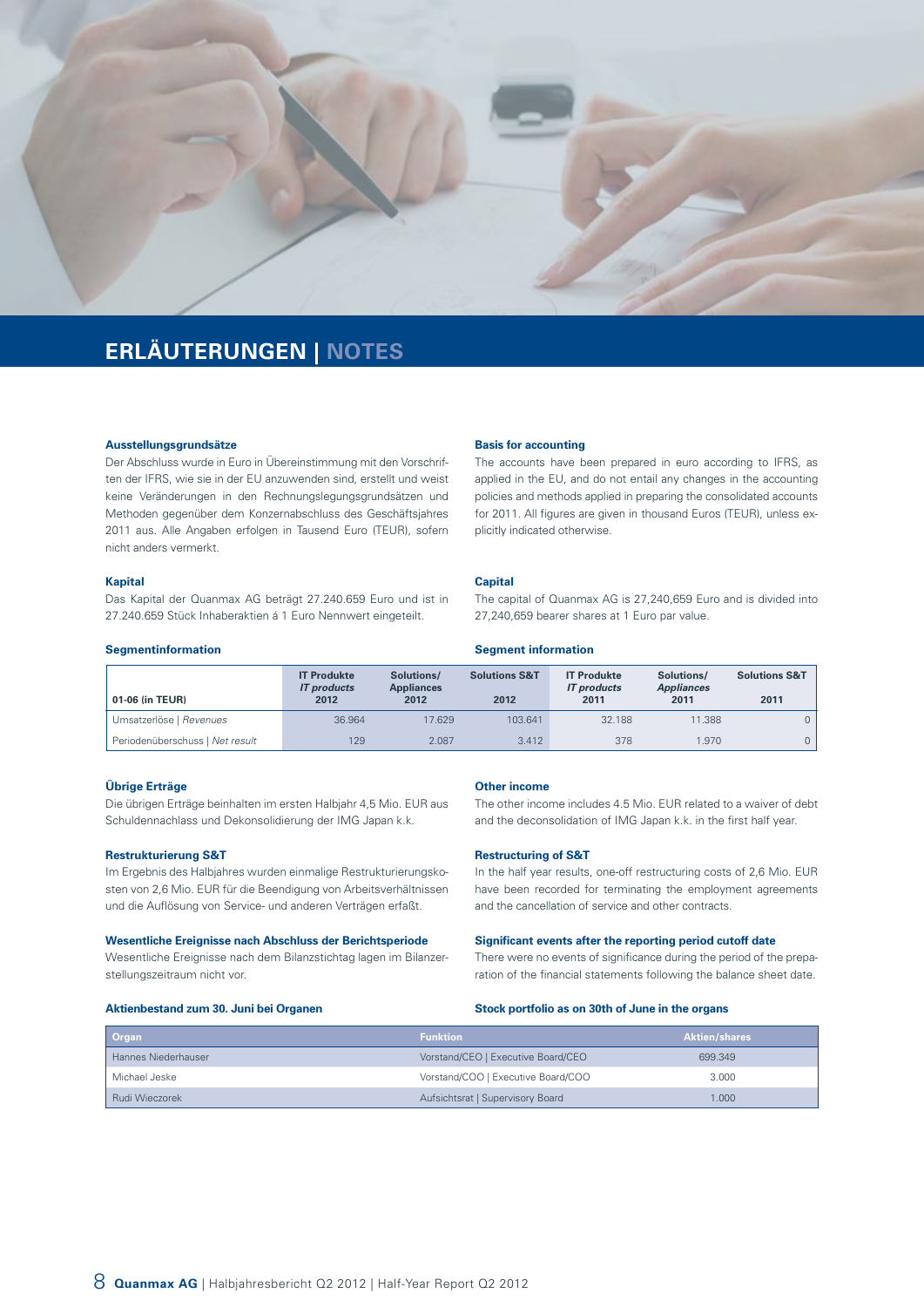

## **BILANZEID | RESPONSIBILITY STATEMENT**

#### **Erklärung aller gesetzlichen Vertreter**

Wir bestätigen nach bestem Wissen, dass der im Einklang mit den maßgebenden Rechnungslegungsstandards ausgestellte Konzernabschluß ein möglichst getreues Bild der Vermögens-, Finanz- und Ertragslage des Konzern vermittelt, dass der Konzernlagebericht den Geschäftsverkauf, das Geschäftsergebnis und die Lage des Konzerns so darstellt, dass ein möglichst getreues Bild der Vermögens-, Finanz- und Ertragslage des Konzerns entsteht, und dass der Konzernlagebericht die wesentlichen Risiken und Ungewissheiten beschreibt, denen der Konzern ausgesetzt ist.

Wir bestätigen nach bestem Wissen, dass der im Einklang mit denmaßgebenden Rechnungslegungsstandards aufgestellte Jahresabschluss des Mutterunternehmens ein möglichst getreues Bild der Vermögens- , Finanz- und Ertragslage des Unternehmens vermittelt, dass der Lagebericht des Geschäftsverlauf, das Geschäftsergebnis und die Lage des Unternehmens so darstellt, dass ein möglichst getreues Bild der Vermögens-, Finanz- und Ertragslage entsteht, und dass der Lagebericht die wesentlichen Risken und Ungewissheiten beschreibt, denen das Unternehmen ausgesetzt ist.

Linz, am 8. August 2012

Hannes Niederhauser (CEO) Dieter Gauglitz (CFO) Michael Jeske (COO)

#### **Statement of all Legal Representatives**

We confirm to the best of our knowledge that the consolidated financial statements give a true and fair view of the assets, liabilities, financial position and profit or loss of the group as required by the applicable accounting standards and that the group management report gives a true and fair few of the development and performance of the business and the position of the group, together with a description of the principal risks and uncertainties the group faces.

We confirm to the best of our knownledge that the separate financial statements give a true and fair view of the assets, liabilities, financial position and profit or loss of the parent company as requiered by the applicable accounting standards and that the management report gives a true and fair view of the development and performance of the business and the position of the company, together with a description of the principal risks and uncertainties the company faces.

Linz, August 8th 2012

Hannes Niederhauser (CEO) Dieter Gauglitz (CFO) Michael Jeske (COO)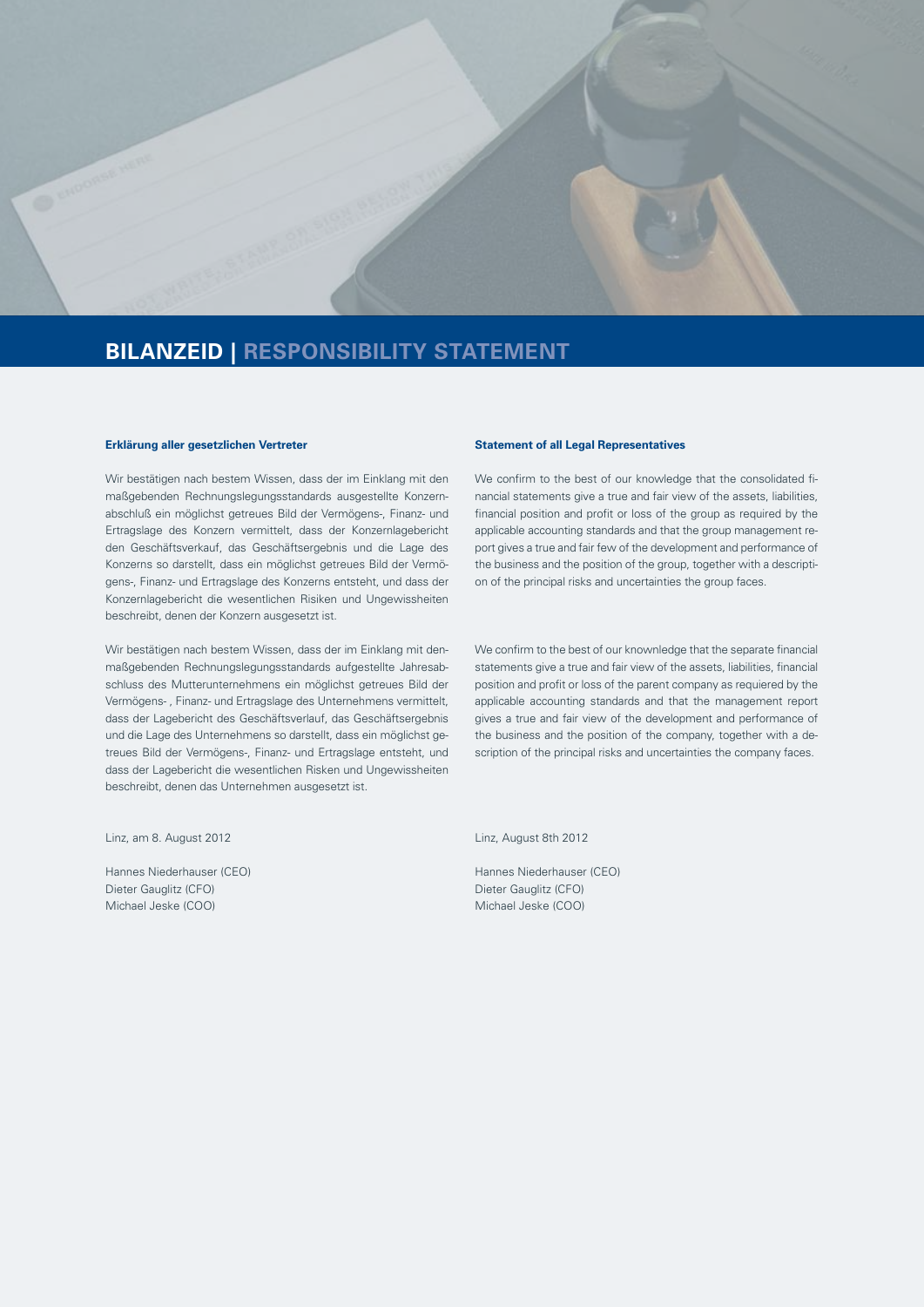

## **DIE QUANMAX AKTIE | THE QUANMAX STOCK**

#### **Zur Aktie**

Im den ersten sechs Monaten des Jahres 2012 entwickelte sich die Quanmax-Aktie überdurchschnittlich zum TecDax.

Das durchschnittliche tägliche Handelsvolumen im Zeitraum Januar 2012 bis Juni 2012 lag bei 81.782 Aktien im Vergleich zu 32.076 Aktien im Vorjahreszeitraum. Die Liquidität der Quanmax Aktie wurde insofern deutlich erhöht. Erstmalig war der Vorstand der Quanmax AG im zweiten Quartal auf Roadshow in London und Paris zu Investorenterminen. Weitere Maßnahmen das Unternehmen und die Aktie bekannt zu machen sind geplant.

#### **Pertaining to the shares**

In the first three months of the year 2012, the performance of the Quanmax shares was above average compared to TecDax.

The avarage daily trade volume between January 2012 and June 2012 amounted to 81.782 share compared to 32.076 in the same period of the previous year. The liquidity of the Quanmax shares has thus increased significantly. For the first time, the Quanmax Management has been on a roadshow in London and Paris in the second quarter. Further measures to advertise Quanmax and the Quanmax share are planned.

| Gewinn pro Aktie 1-6/2012   Earnings per share 1-6/2012                               | 13 Cent           |
|---------------------------------------------------------------------------------------|-------------------|
| Eigenkapital pro Akte 06/2012   Equity per share 06/2012                              | 1.92 FUR          |
| Peridenhoch/Tief   Highllow in period                                                 | 2,59 EUR/1,80 EUR |
| 1. Jänner/30. Juni   1st January / 30st June                                          | 1,80 EUR/2,21 EUR |
| Marktkapitalisierung 30. Juni 2012   Market capitalization 30 <sup>st</sup> June 2012 | 60 Mio. EUR       |



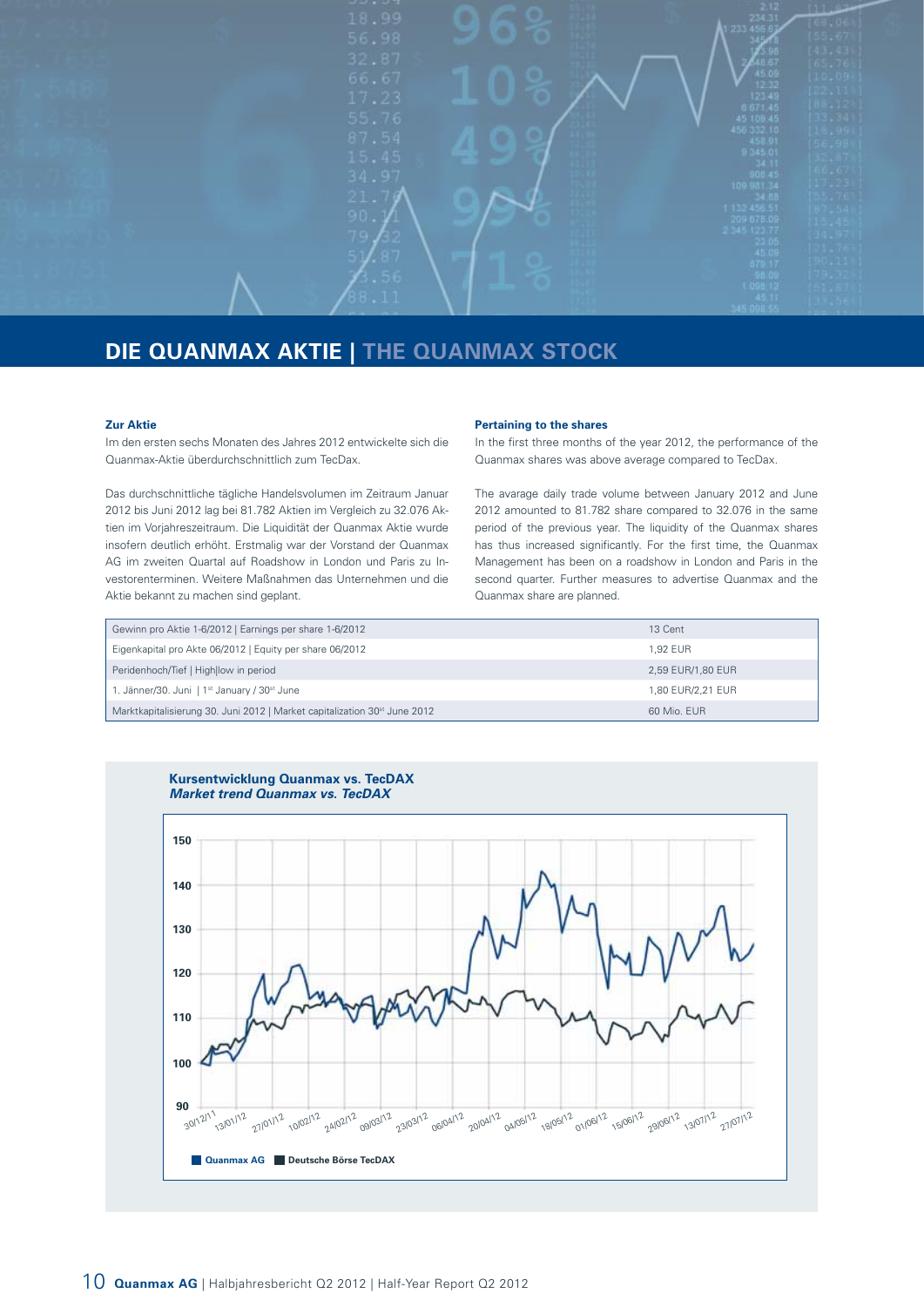## **ÜBER QUANMAX | ABOUT QUANMAX**

Der auf IT-Lösungen spezialisierte, an der deutschen Börse notierte Quanmax-Konzern ist mit regionalen Niederlassungen in 19 zentral- und osteuropäischen Ländern vertreten. Zum Leistungsportfolio des Technologieunternehmens zählen sowohl Hard- und Software-Produkte, als auch Dienstleistungen wie Outsourcing im Bereich IT. Produktseitig kommen dabei nicht nur Lösungen von Drittanbietern, sondern mit steigendem Anteil auch eigenentwickelte Produkte zum Einsatz, mit denen eine maßgeschneiderte Erfüllung der Kundenanforderungen möglich ist – auch wenn es sich um Nischenprodukte handelt oder spezielle technische bzw. logistische Anforderungen gestellt werden.

Mit dem Systemhaus S&T AG, das mit rund 1.400 Mitarbeitern zu den international renommierten Anbietern in diesem Bereich zählt, werden Dienstleistungen entlang der gesamten IT-Wertschöpfungskette erbracht. Typische Leistungen umfassen etwa die Lieferung, Installation und Wartung von IT-Produkten, die Arbeitsplatzbetreuung multinationaler Konzerne, die Durchführung von IT-Outsourcing-Projekten oder etwa die Entwicklung und Einführung von maßgeschneiderten Software-Lösungen. Die Hardware-Produktpalette des Konzerns reicht von PC- und Server-Hardware über Storage-Produkte bis hin zu hochspezialisierten Security-Appliances. Mit dem Business-Brand MAXDATA sowie dem Consumer-Brand chiliGREEN zählt die ISO 9001:2008 zertifizierte Quanmax AG zu den namhaften IT-Herstellern im deutschsprachigen Raum, First-Class-Engineering und Sicherheitstechnologie auf höchstem Niveau zeichnen SecureGUARD-Appliances aus. Zudem ist das Unternehmen mit innovativen Nischenprodukten erfolgreich in vertikalen Märkten – etwa Infotainment – vertreten.

The Quanmax Group which specialises in IT solutions and is listed in the German Stock Exchange has regional branch offices in 19 Central and Eastern European countries. The service portfolio of the technology company includes hardware and software products, as well as services such as IT outsourcing. In the process, not only third-party solutions but also products developed in-house are being increasing used which make it possible to fulfil the individual requirements of the customer - even if the products are niche or there are special technical or logistic requirements.

All the services in entire IT value chain are provided by Systemhaus S&T AG, which is a well known supplier in this domain having about 1,400 employees. Typical services include supplying, installing and maintaining IT products, workstation support for multinational companies, implementing IT outsourcing projects or developing and implementing individualised software solutions. The company's range of hardware products extends from PC and server hardware to storage products and highly specialized security appliances. With the business brand of MAXDATA and the consumer brand of chiliGREEN, the ISO9001:2008 certified Quanmax is one of the well known IT manufacturers in the German speaking region. Secure-GUARD appliances are characterised by first-class engineering and security technology at the highest level. In addition, the company is successfully present in vertical markets, like for e.g infotainment, with innovative niche products.



MAXDATA Microserver *MAXDATA Microserver*